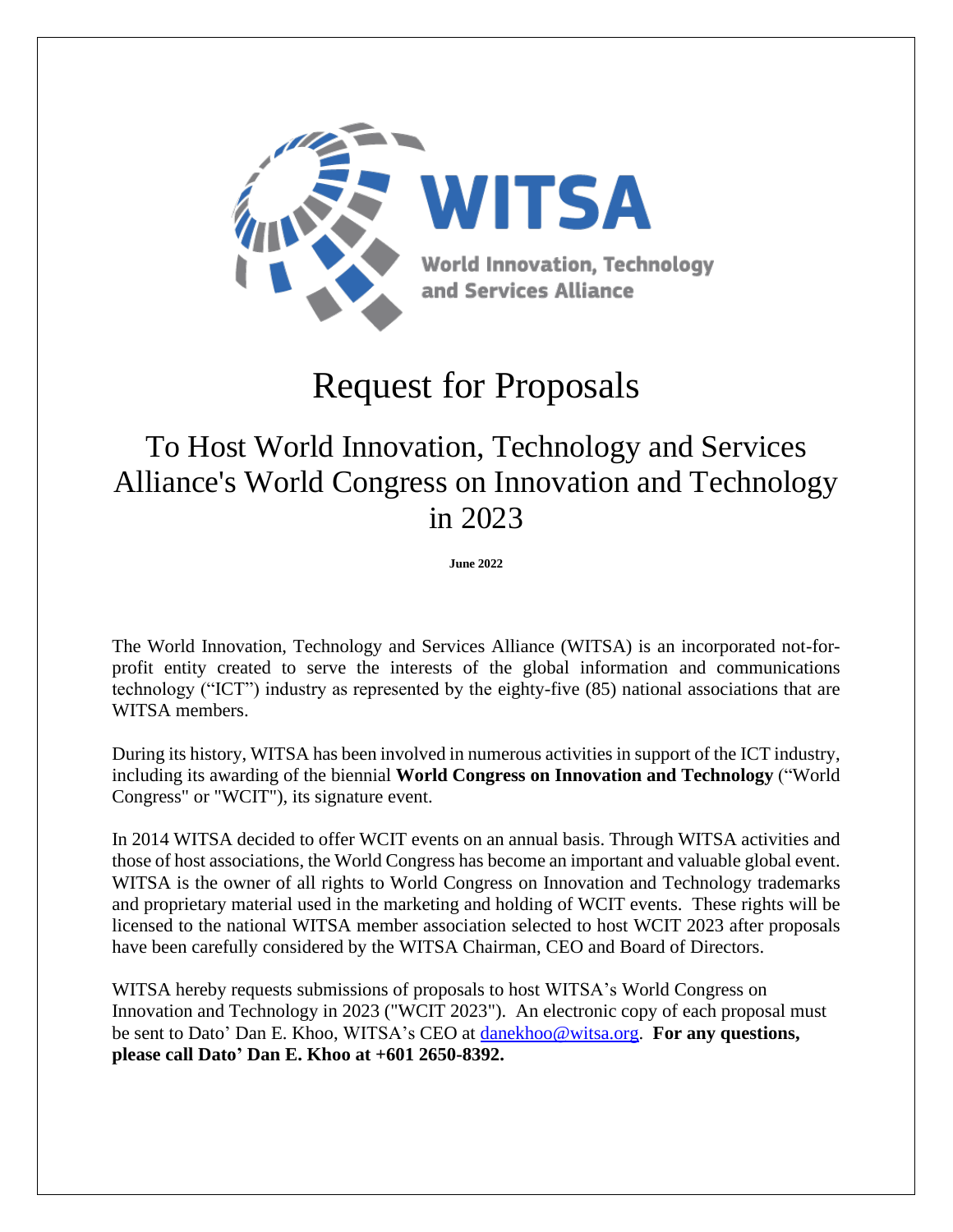Please be sure to follow-up by telephone to ensure that your proposal has been received. An optional hard copy may also be sent to the WITSA CEO at the following address:

> Dato' Dan E. Khoo Chief Executive Officer World Innovation, Technology and Services Alliance (WITSA) E-mail: danekhoo@witsa.org Tel. +601 2650-8392

WITSA will consider all eligible proposals from members deemed to be in good standing for final selection. Those WITSA members submitting proposals will be asked to make proposal presentations at the WITSA Board of Directors meetings.

## **1. World Congress on Innovation and Technology**

First held in 1978, the World Congress on Innovation and Technology (WCIT) is unique in its global perspective on ICT issues and its ability to draw users, providers, media and academia from around the world. Global business, government and academic leaders discuss emerging markets, legal and policy issues, political and economic trends, emerging technologies, ICT user perspectives and business opportunities in the global marketplace.

Among the featured speakers are internationally recognized leaders from government and industry. As an example, the 1998 World Congress had over 1900 delegates from 93 countries, with over 100 sponsoring organizations. WCIT 2000, held in Taipei, and WCIT 2002, held in Adelaide, Australia, were equally successful, with Former US President, Bill Clinton, Prime Minster Thatcher, President Mikhail Gorbachev, Bill Gates and other notables featured in the programs. WCIT 2004 took place in Athens, Greece, and WCIT 2006 in Austin, Texas. WCIT 2006 hosted some 2,000 delegates from over 80 countries and featured keynote speakers such as General Colin Powell, Steve Ballmer, Paul Otellini, Michael Dell, Anne Mulcahy, John Gage, Don Tapscott and Malaysian Prime Minister Datuk Seri Abdullah Ahmad Badawi.

The 2008 World Congress on IT took place in Kuala Lumpur, Malaysia. WCIT 2008 hosted over 3,000 delegates. The 2010 World Congress on IT took place in Amsterdam also included delegates from over 90 countries and won the European Best Event Awards (EuBEA) Award as the best European Congress and Convention in 2010.

The 2012 World Congress on Innovation and Technology (WCIT 2012) took place in Montréal, Canada from October 22 to 24. The event brought together 2,500 participants, including delegates and exhibitors, from 62 countries at the Palais des congrès de Montréal for a three-day conference under the theme of "ONE Vision or a Global Digital Society". The program was extremely well received by the information and communication technology (ICT) community: over 75 keynotes and panelists took the stage including Larry King who chaired a roundtable of senior ICT executives. Don Tapscott was also onsite as WCIT 2012 host to integrate the many conversations and make sense of the different perspectives about the digital society. The economic impact of the WCIT 2012 Congress was estimated at 5.5 million dollars for the city of Montréal and the province of Québec.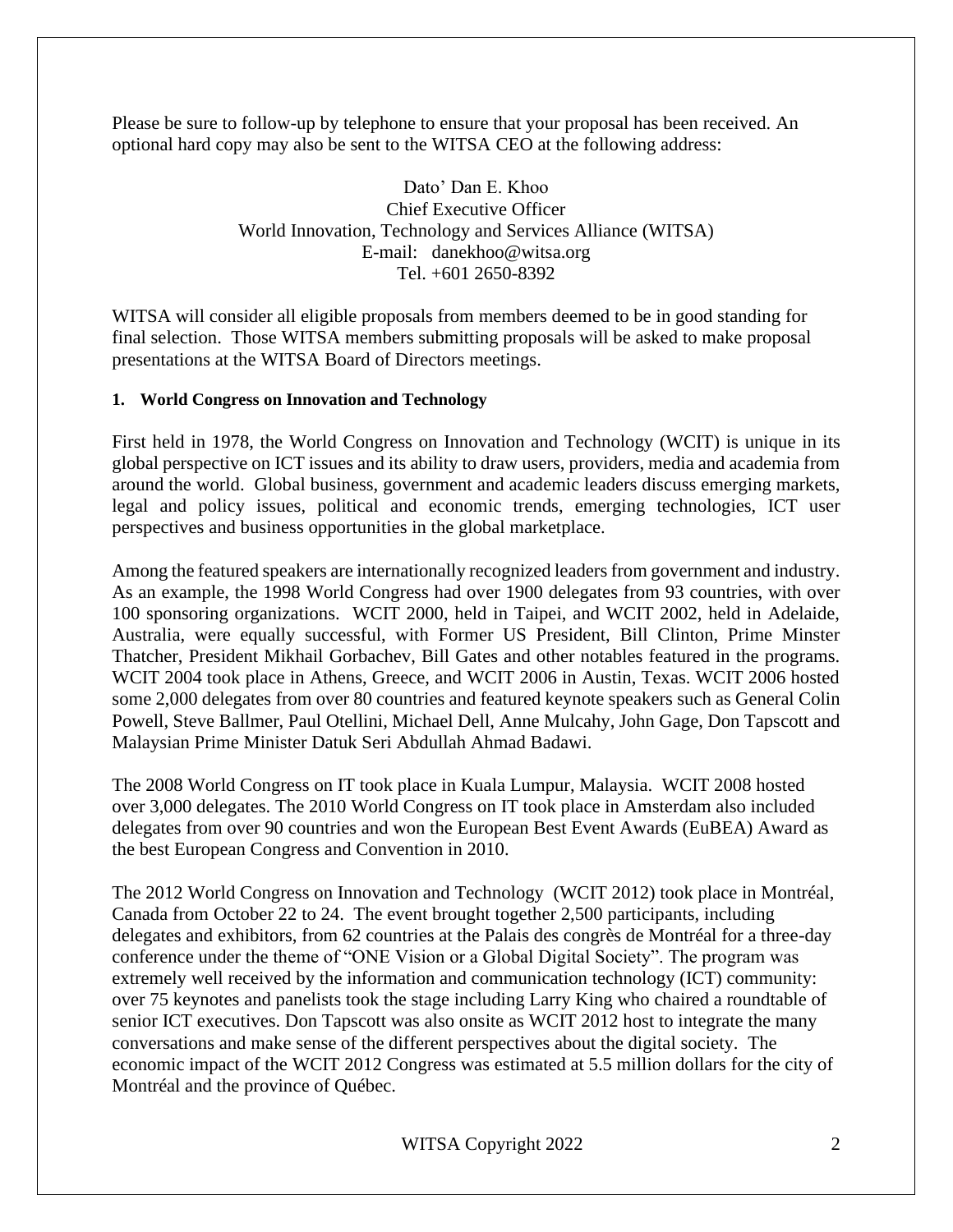WCIT 2014 was held from September 29 to October 1, 2014 at the Expo Guadalajara Convention Center; Guadalajara, Jalisco, Mexico. With the theme *"Creating Collaboratively the Digital Age*", this spectacular was attended by 2,671 delegates from 49 countries. It offered a high-level program featuring 107 speakers participating in 14 panels**,** 10 keynotes**,** 14 workshops and 11 special events**.** The exhibition area had 11 international pavilions**,** 52 exhibitors from the IT industry and more than 1,000 business meetings took place during the congress.

WCIT 2016 was held on October 3-5, 2016 at the CICB Brasilia International Convention Center; Brasilia, Brazil, with the theme: *"Fulfilling the Promise of the Digital Age: Challenges and Opportunities".* WCIT 2016 was attended by 2,017 registered delegates from 50 countries, featuring 63 internationally renowned speakers. The event was covered by over 70 international and domestic media outlets, reached half a million people through Facebook (including 28,600 followers of the WCIT 2016 Facebook page and over a thousand unique views of live WCIT 2016 video streaming). It also produced 12 thousand Twitter impressions via the #WCIT 2016 profile during the live coverage and was a top Twitter trending topic in Brazil. Moreover, WCIT 2016 featured 200 B2B meetings – resulting in business deals worth millions of dollars in the medium to long term.

The 2017 World Congress on IT took place in Taipei, Taiwan on September 10-13, 2017 at the TWTC Exhibition Halls and TICC under the theme: "Living the Digital Dream". The event was attended by over 2,500 delegates from 80 countries. The three day conference featured renown industry leaders, celebrated thinkers, innovators and policymakers, including in-depth discussions on policies, partnerships and institutions that enable countries to fully leverage ICT's for increased competitiveness and well-being, perspectives on the impacts of collective and analyzed personal data to better government services and its governance as well as economic growth, global views on the circular economy and the impacts on sustainable growth, the global Status on broadband connectivity and connecting the Next Billion, cyber-security and privacy, etrade facilitation in the WTO and the impact on digital transformation, disruptive innovation and its implications for transformation, smart learning and education, the Impact of ICT on Health Care, Smart & Green Techs for Cities of Tomorrow, and much more.

WCIT 2018 took place in Hyderabad, India on February 19-21, 2018 at the Hyderabad International Convention Centre (HICC). The theme of WCIT 2018, the first World Congress on IT to be held in India, was "Fulfilling the Promise of the Digital Age: Amplify Digital, Disrupt the Core". WCIT 2018 saw some 2,500 delegates from over 50 countries around the world and was opened by Prime Minister Narendra Modi. Being a major global trending topic, the threeday event showcased over 160 innovative start-ups and featured several government ministers, high-profile industry and thought leaders who engaged in numerous deep dive sessions, boardroom series, analyst corners, and focused forums. The WCIT, which served as a forum for networking and forging alliances, also saw the Telangana State government and NASSCOM signing an MoU for a center of excellence in data science and artificial intelligence, a technology partnership agreement between Telangana and the Taiwanese city of Taoyuan, and Adobe announced plans to set up an AI lab in Hyderabad. The Telangana State government also initiated discussion with Tom Moore, Lead-Alphabet, Google X, to explore the possibility of using technology to improve broadband connectivity. The Telangana State was slated to become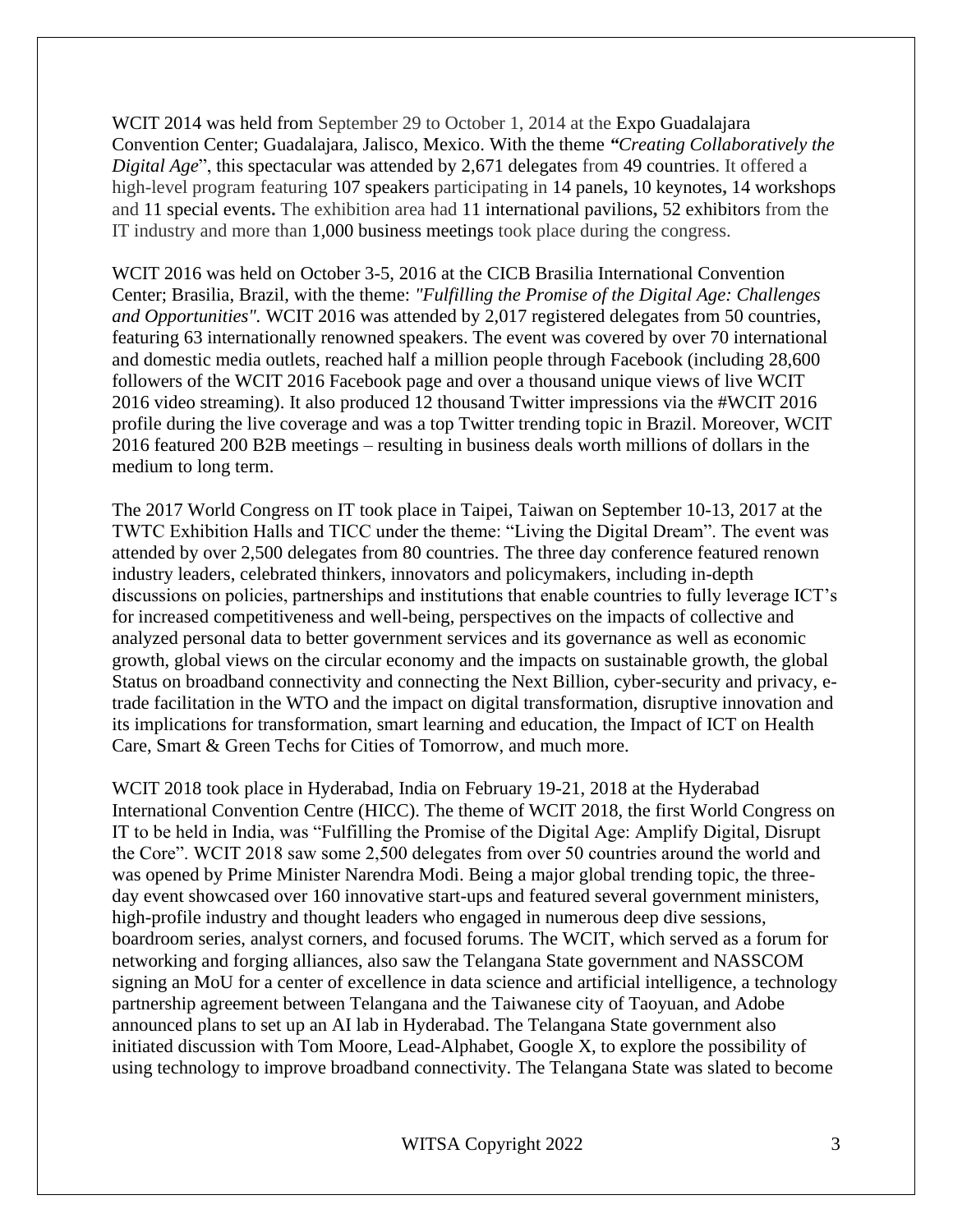the first user of Google X as it was looking to use the technology to address the leftover connectivity issue in its T-Fiber project.

WCIT 2019, "*Fulfilling the Promise of the Digital Age*-The Power of Decentralization", took take place in Yerevan, Armenia from October 6-9, 2019 at the Karen Demirchyan Sports and Concerts Complex, also known as Demirchyan Arena, Sports & Music Complex. WCIT 2019 opened with a historic concert in Yerevan's Republic Square, featuring an orchestra of 100 musicians from fifteen countries around the world led by Maestro Sergey Smbatyan of the Armenian State Symphony Orchestra. The orchestra performed the first ever AI-composed piece in real time with 3D mapping projected onto Republic Square.

WCIT 2019 featured 62 speakers and some 5,600 leading academics, technologists, and entrepreneurs from over 70 countries gathered to reshape the conversation around our digital future and explore the outcomes that the information and communications technologies have in business and our lives. An eclectic mix of keynotes from Armenian Prime Minister Nikol Pashinyan, Infosys Founder Narayana Muthy, Kim Kardashian West, Reddit Co-founder Alexis Ohanian, VMware COO Rajiv Ramaswami, Bitcoin Suisse CEO Arthur Vayloyan, CNN Correspondent Richard Quest, GIPHY Founder & CEO Alex Chung, VaynerX Chairman Gary Vaynerchuk, TechCrunch Editor-at-large Mike Butcher, Satalia CEO David Hulme, Emmy award-winning business and technology journalist Samuel Burke, Grammy winning and multiplatinum recording artist Serj Tankian, and many other accomplished speakers explored how technology is impacting profits, prosperity, safety, security, democracy, and humanity. Tech trends such as artificial intelligence, machine learning, smart cities, cybersecurity, climate change, and blockchain were all up for debate.

After experiencing significant success in technology and innovations, WCIT 2019 helped Armenian Prime Minister Nikol Pashinyan put the spotlight on his efforts to make Armenia a global technology hub. Infosys Co-Founder, Narayana Murthy addressed the fears of many CEOs by stating that "technological progress is always a blessing for prepared minds, but a curse for those who are not." Meanwhile, "learn to code" was the message for the younger members of the audience from Reddit co-founder Alexis Ohanian; "It's the new literacy and is the modern superpower," he advised. Many conversations across the event were also moving away from debates around a man vs. machine towards a focus on the rise of human and machine collaboration.

The following is a list of those WITSA member associations which have either hosted or are scheduled to host a World Congress, through 2022:

## **WCIT Malaysia**

September 13-15, 2022 Penang, Malaysia Theme: "Connecting & Transforming the World" <https://wcit2022.com/>

**2021** November 11-14, 2021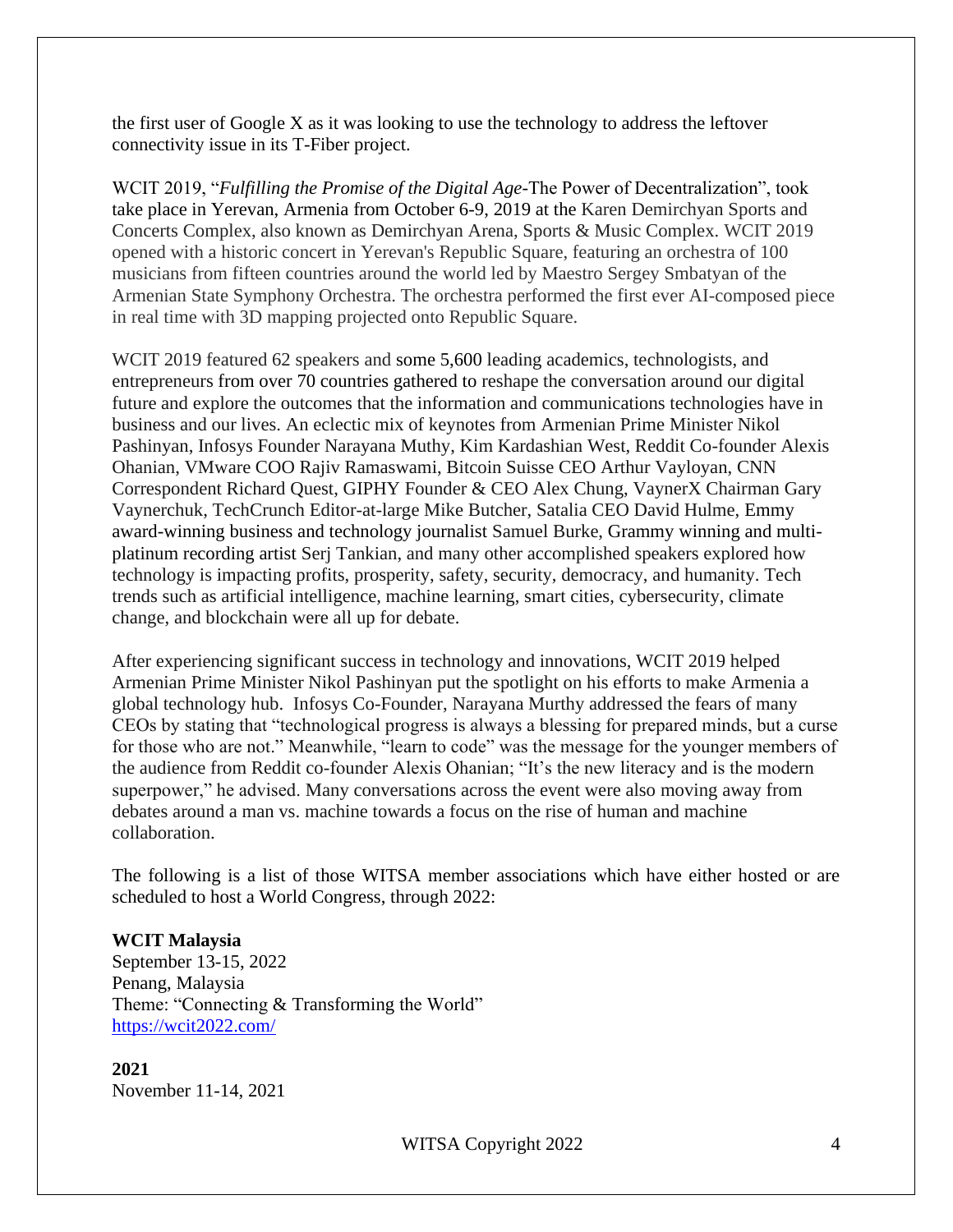Dhaka, Bangladesh <http://www.wcit2021.org.bd/>

#### **2020**

September 14-16, 2020 Penang, Malaysia Theme: "Road to WCIT Malaysia" - a hybrid of small official functions and live telecast that is available online for global participation including B2B matching, awards and virtual exhibitions for Southeast Asia's market access <http://wcit2020.org/>

## **2019**

October 6-9, 2019 Karen Demirchyan Sports and Concerts Complex; Yerevan, Armenia Theme: "*Fulfilling the Promise of the Digital Age*-The Power of Decentralization" <http://wcit2019.org/>

## **2018**

February 19-21, 2018 Hyderabad International Convention Centre (HICC); Hyderabad, India Theme: "Fulfilling the Promise of the Digital Age: Amplify Digital, Disrupt the Core".

#### **2017**

September 10-13, 2017 TWTC Exhibition Halls and TICC; Taipei, Taiwan Theme: "Living the Digital Dream" [http://www.wcit2017.org](http://www.wcit2017.org/)

#### **2016**

October 3-5, 2016 CICB Brasilia International Convention Center; Brasilia, Brazil Theme: *"Fulfilling the Promise of the Digital Age: Challenges and Opportunities"*

#### **2014**

September 29 – October 1, 2014 Expo Guadalajara Convention Center; Guadalajara, Jalisco, Mexico Theme: *"Creating Collaboratively the Digital Age*"

#### **2012**

October 22-24, 2012 Palais des congrès, Montreal Over 2,000 delegates from 62 countries Theme: *"ONE Vision or a Global Digital Society"*

#### **2010**

May 25-27, 2010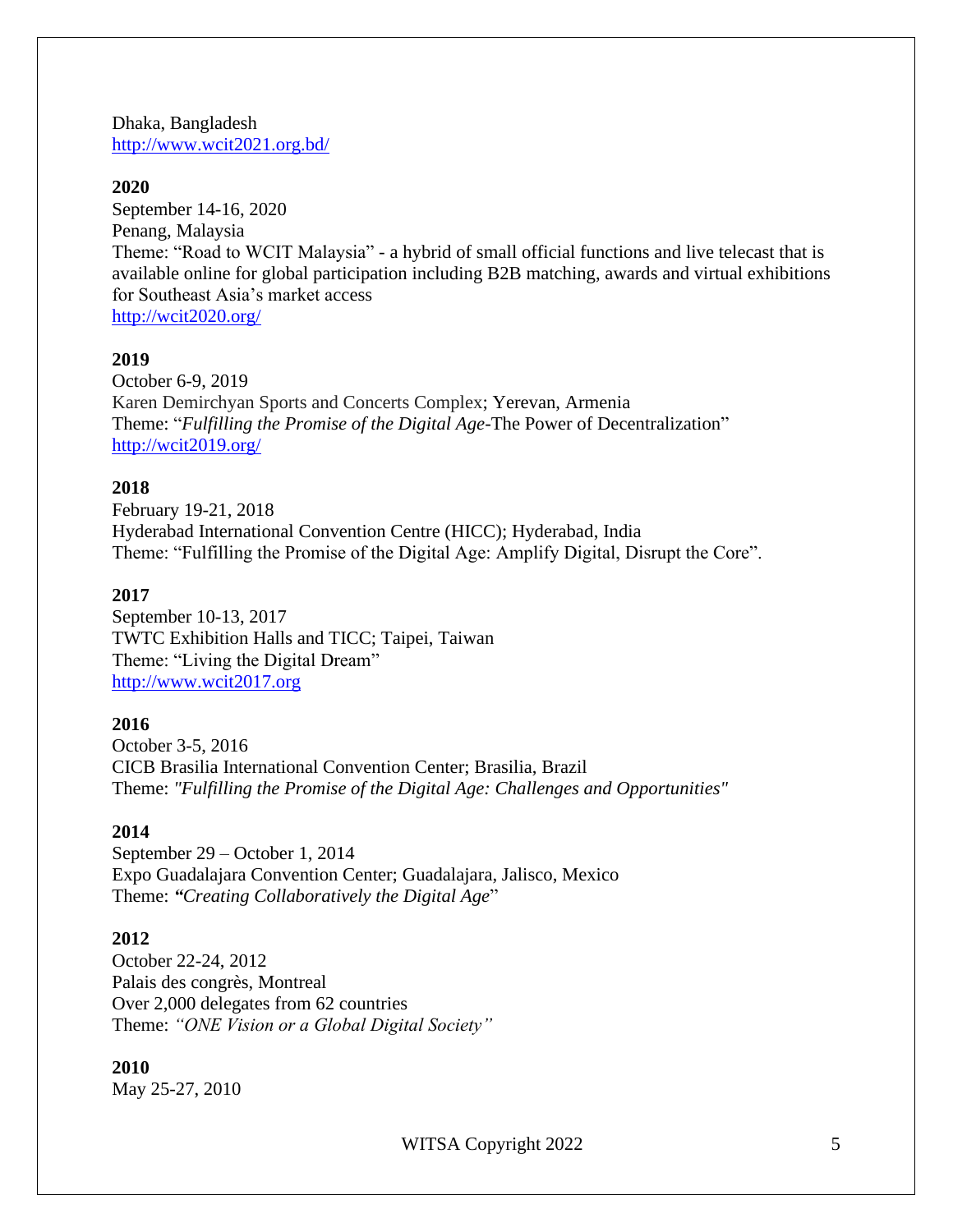Amsterdam RAI Over 250 speakers and more than 3,500 participants from 96 countries Theme: "*The Digital Road to Recovery*"

#### **2008**

May 18-22, 2008 Kuala Lumpur Convention Center (KLCC) 3,200 delegates from over 90 countries Theme: *"Global Impact of Information and Communications Technology: Enable Businesses, Empower Societies, Enrich Economies"*

## **2006**

Austin Texas May 1-5, 2006 Austin Convention Center Over 2,000 delegates from over 80 countries Theme: "*Global Impact - Unleashing Human Potential"*

## **2004**

Athens May 17-23, 2004 Megaron Moussikis Conference Center 1,200 delegates (67 countries) Theme: *"The Future is Now"*

#### **2002:**

February 25 through March 1, 2007 Adelaide Convention Center 1,807 delegates (55 countries) Theme: *"Unleashing the Power"*

#### **2000**

June 11-14, 2000 Taipei, Taiwan 1,790 delegates from 86 countries Theme: *"IT for a Better World"*

#### **1998**

June 21-24, 1998 1,903 delegates from 93 countries George Mason University Fairfax, Virginia – USA Theme: *"When the Convergence of Information Technology Meets Demand"*

**1996** Bilbao, Spain **1994** Yokohama, Japan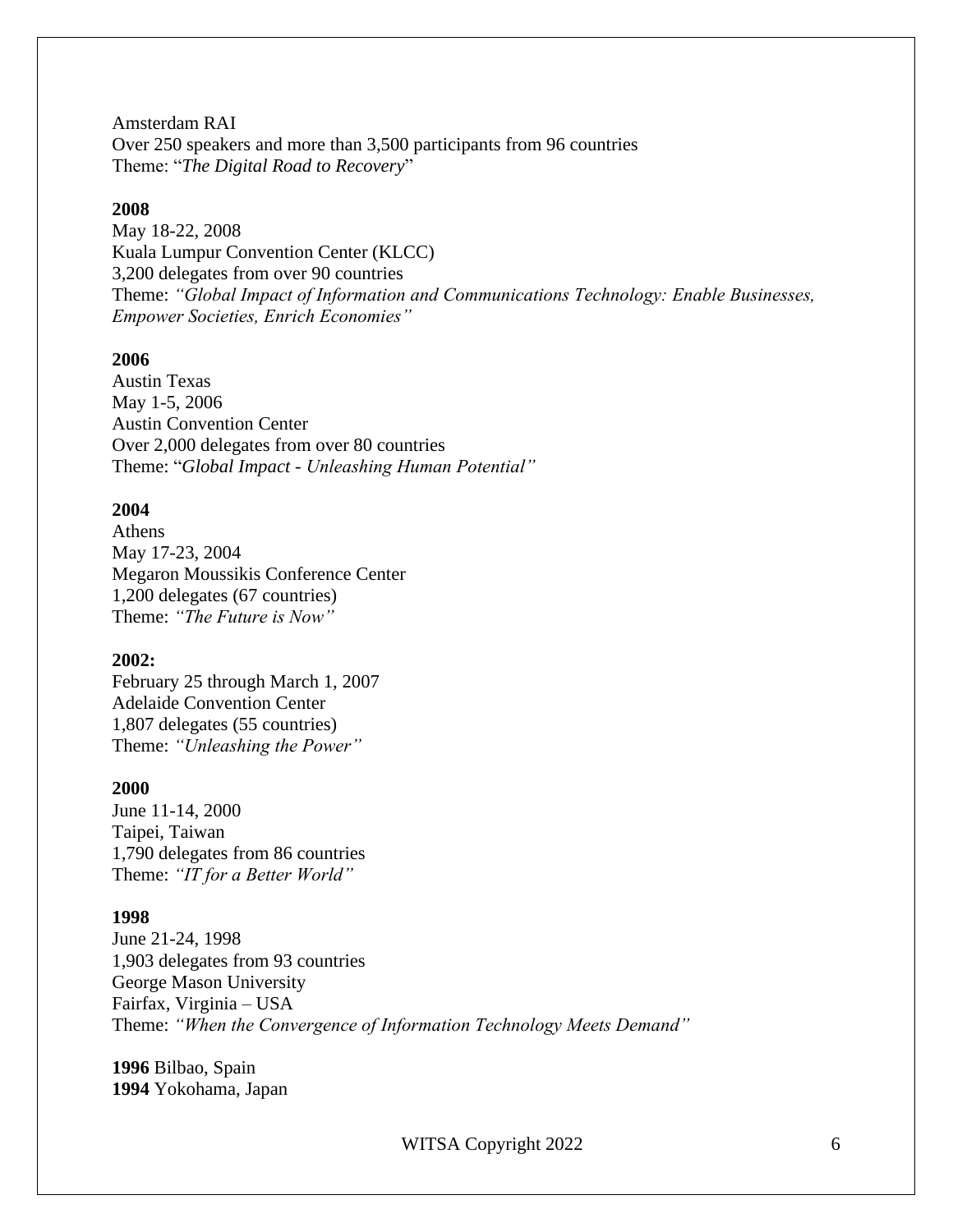Washington, D.C., USA Paris, France Toronto, Canada Tokyo, Japan Copenhagen, Denmark San Francisco, USA Barcelona, Spain

# **2. Selection Criteria**

The award of WCIT 2023 will be based primarily on the financial and organizational viability of the proposal. WITSA will also view the level of commitment expressed by the host to organize a world-class conference that will reflect positively on the host country, as well as on WITSA. It is important for the host to demonstrate that the WCIT will receive support from not only the ICT industry, but its government as well.

Due consideration will also be given to the host, industry and host country commitment to support the congress; project staffing, marketing, and capabilities to host a large, prestigious international conference, projected attendance, geographical location, and venue.

The theme for the 2023 congress (all WITSA Congresses) will be: *"Fulfilling the Promise of the Digital Age."* WITSA will work with each host to prepare the program. Host ordinarily assign a sub theme to WITSA's main theme; however, these sub-themes need to be approved in advance by WITSA.

Any member of WITSA in good standing is eligible to be selected as the Host Association. The WITSA Board of Directors will consider all proposals for final selection at its regularly scheduled BOD meetings. Those WITSA members submitting proposals will be required to make full presentations at the BOD meeting.

The following host qualifications are required:

- A) Host Associations must be a WITSA member in good standing. That means that all dues must be current and paid in full. It is also important that members who bid should have actively participated and supported WITSA activities. However, this is not a perquisite to submit a bid proposal.
- B) Host Associations must be financially sound and must have full-time professional staff capable of managing the Congress or demonstrate financial and professional qualifications if a separate organization under the management of the WITSA member will be involved in the Congress.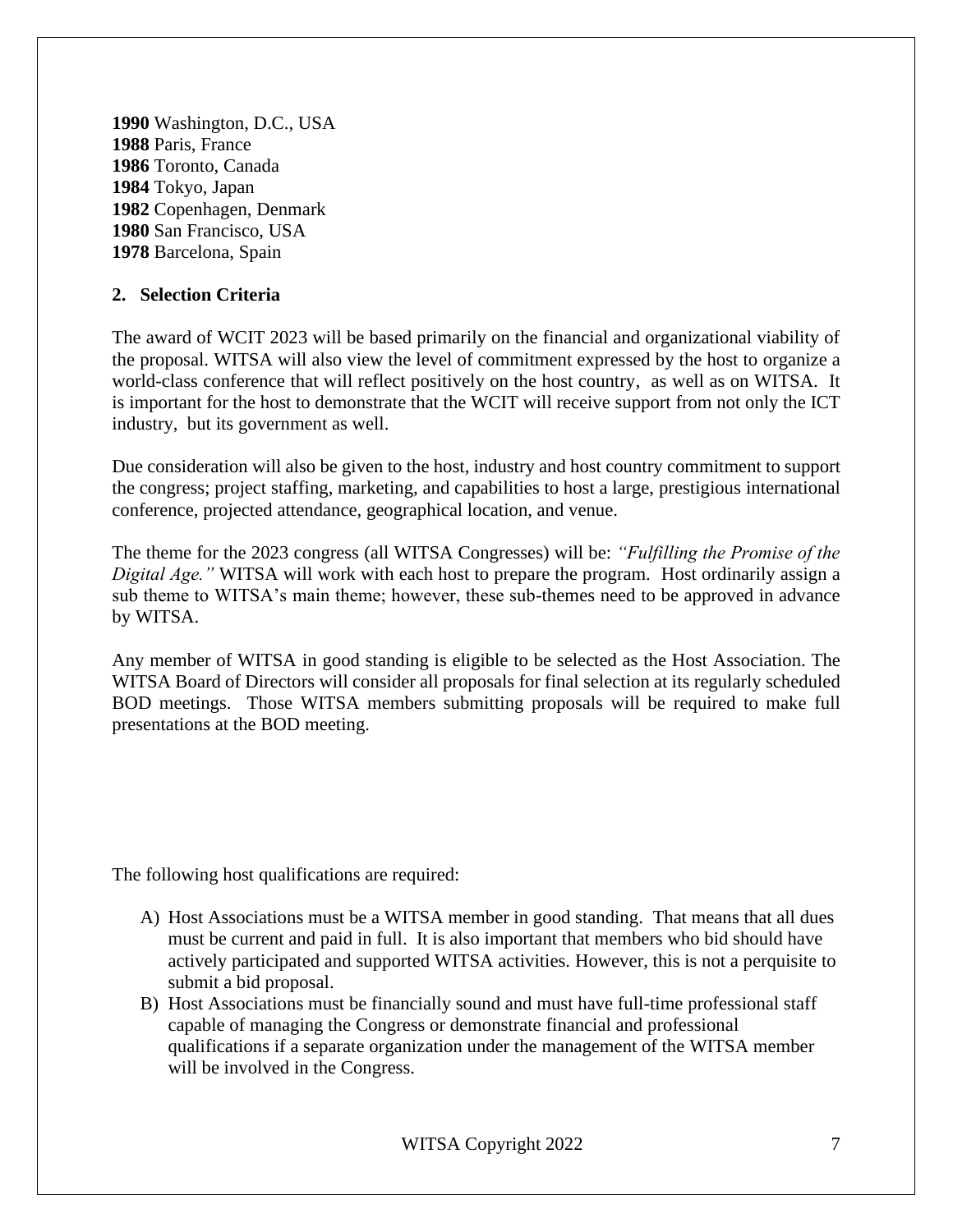C) Host Associations should have broad representation among its membership across the various sectors of the information technology industry.

Applications to host WCIT events must be submitted in electronic form.

# **3. Selection Prerequisites**

The WITSA member selected as the WCIT 2023 Host Organization**, must assume all financial responsibility associated with the World Congress regardless of whether it elects to establish a special purposes business entity to prepare for and execute its Congress.** The Host Organization is encouraged to make payments as soon as possible after the award is made, especially when government funding is to be used.

In a number of cases, Mexico 2014, Brazil 2016 and Taiwan 2017, for example, government funding was obtained to pay the entire licensing fee during the funding cycles for each country. In these cases, the entire fee of \$750,000.00 (USD) was paid years in advance of their respective congresses.

WITSA will work with the Host Organization on a binding payment schedule, to be included in a signed WCIT 2023 Host Agreement.

All payments required under this Host Agreement shall be free and clear of any VAT, income, or any other tax and, to the extent such payments are subject to any tax, shall be grossed up in such additional amounts as necessary to make WITSA whole; and shall be timely made by wire transfer in accordance with written instructions provided by the WITSA CEO.

A contract (in form and substance comparable in all material respects to the WCIT 2023 model contract posted on the WITSA web site) must be signed between the WCIT 2023 Host Organization and WITSA within 90 days after WITSA's selection of the Host Association.

The contract specifies other requirements and responsibilities regarding the event. The WITSA Secretariat shall have the unilateral right to withdraw the award in the event that a contract cannot be agreed upon and signed within the time allotted.

If a WITSA General Assembly meeting is scheduled, the Host Association must at its expense provide a venue for WITSA General Assembly and Committee meetings in conjunction with the event. These meetings usually take place over two days immediately *prior* to the Congress.

Full-complementary WCIT registration shall be provided for ten (10) individuals chosen by the WITSA Secretariat.

# **WITSA GLOBAL PARTNERS**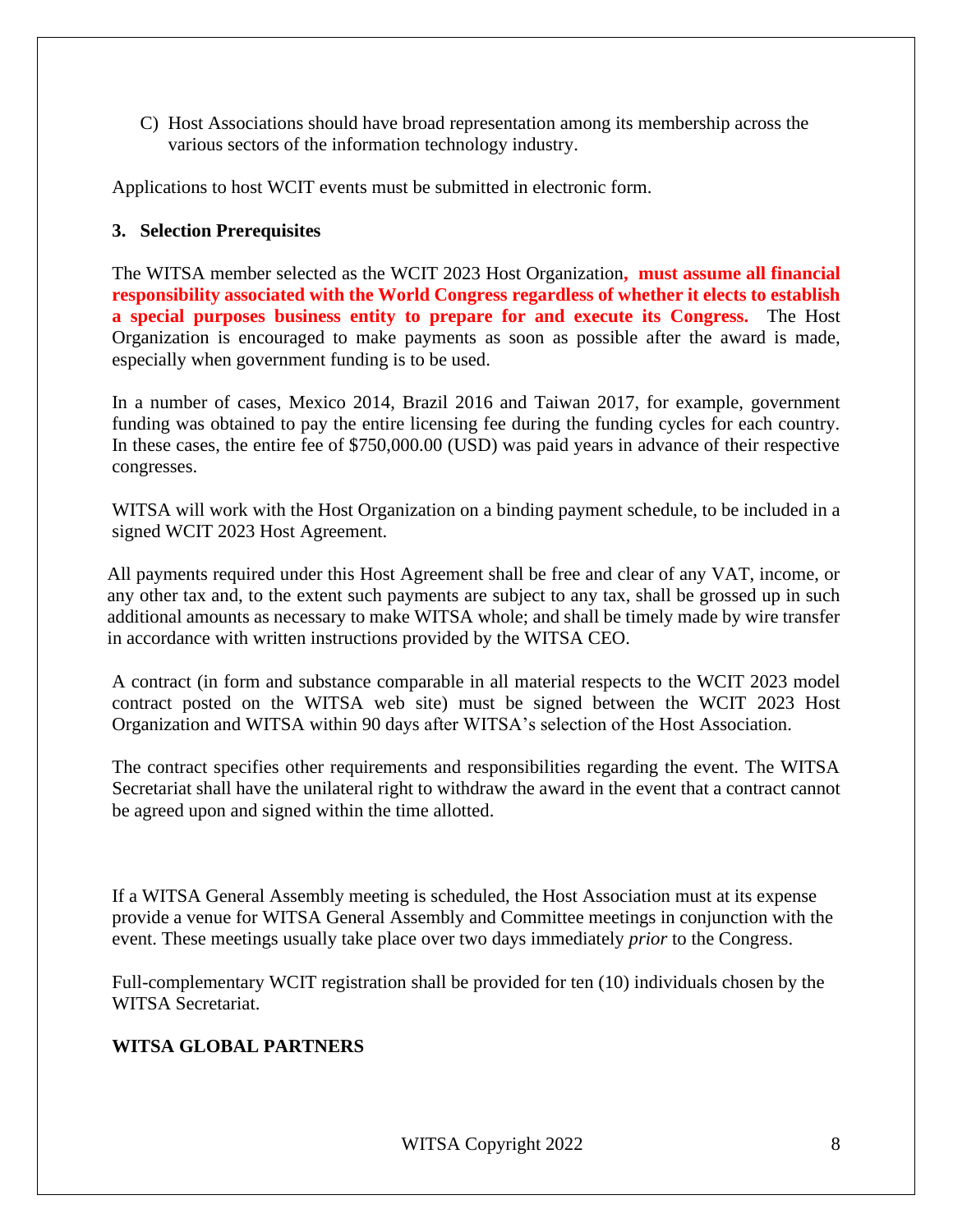WITSA requests that the Host Organization provide 8 x 10 ft. exhibit space with table and three (3) delegate tickets for each WITSA Global Partner. WITSA will pay for the signage required under agreement with each partner.

# **GALA DINNER AWARD WINNERS**

At the Host Organization's expense, the Host Organization shall: (a) provide for a Gala Dinner and Awards Ceremony for all Registered Delegates in conjunction with WITSA's Awards Ceremony prior to the last day of the Event, which recognizes achievement within the information and communication technology community; (b) provide Complimentary

Registrations for up to ten  $(10)$  awardees and three  $(3)$  nights lodging for the awardees;  $(c)$ provide adequate recognition of the awardees in the Gala Dinner and Awards Ceremony which the Host Organization shall organize and produce in consultation with WITSA; (d) invite each award winner and at least one guest per award winner to attend the Gala Dinner at no charge; and (e) in consultation with WITSA, host a Press Conference for awardees at a time and place acceptable to WITSA and make reasonable efforts to ensure press attendance.

The Host Organization agrees that WITSA shall have final approval of the agenda for the Gala Dinner and Awards Ceremony and that it will not, in its own name or any other, make any awards at the Gala Dinner and Awards Ceremony, or at any other time at WCIT 2023, without WITSA's prior written consent. The Host Organization agrees to provide adequate time during the Gala Dinner and Awards Ceremony for WITSA to properly recognize each award winner.

# **4. Executive Summary**

Given the importance of the World Congress to WITSA, the host country and the global ICT community, it is vital that all proposals include a brief overview of the marketing and media plans, organization and staffing support, and a draft budget, as well as:

- Lodging and Airport(s) -Please include information regarding the nearest international airport/s
- Lodging capacity and availability
- Venue (Minimum capacity 1800)
- List of prior events similar in size and scope to the World Congress held at the venue site, or locality.
- Theme-all WCIT's have the brand theme: "*Fulfilling the Promise of the Digital Age,*" Hosts are invited to suggest tag lines under the theme such as "Opportunities  $\&$ Challenges."
- Dates-WITSA recommends that Congresses begin on a Sunday morning with a golf tournament and end on Wednesday afternoon. Congress planners are welcome to add on pre-Congress workshops, business matching, networking activities and post social and tourism related activities after the Congress. An assessment of conflicting conferences and other events should be made prior to submitting the proposal.
- Sponsoring association (Organization that will actually be responsible for planning, fundraising and operating the event). To reiterate, regardless of whether the Host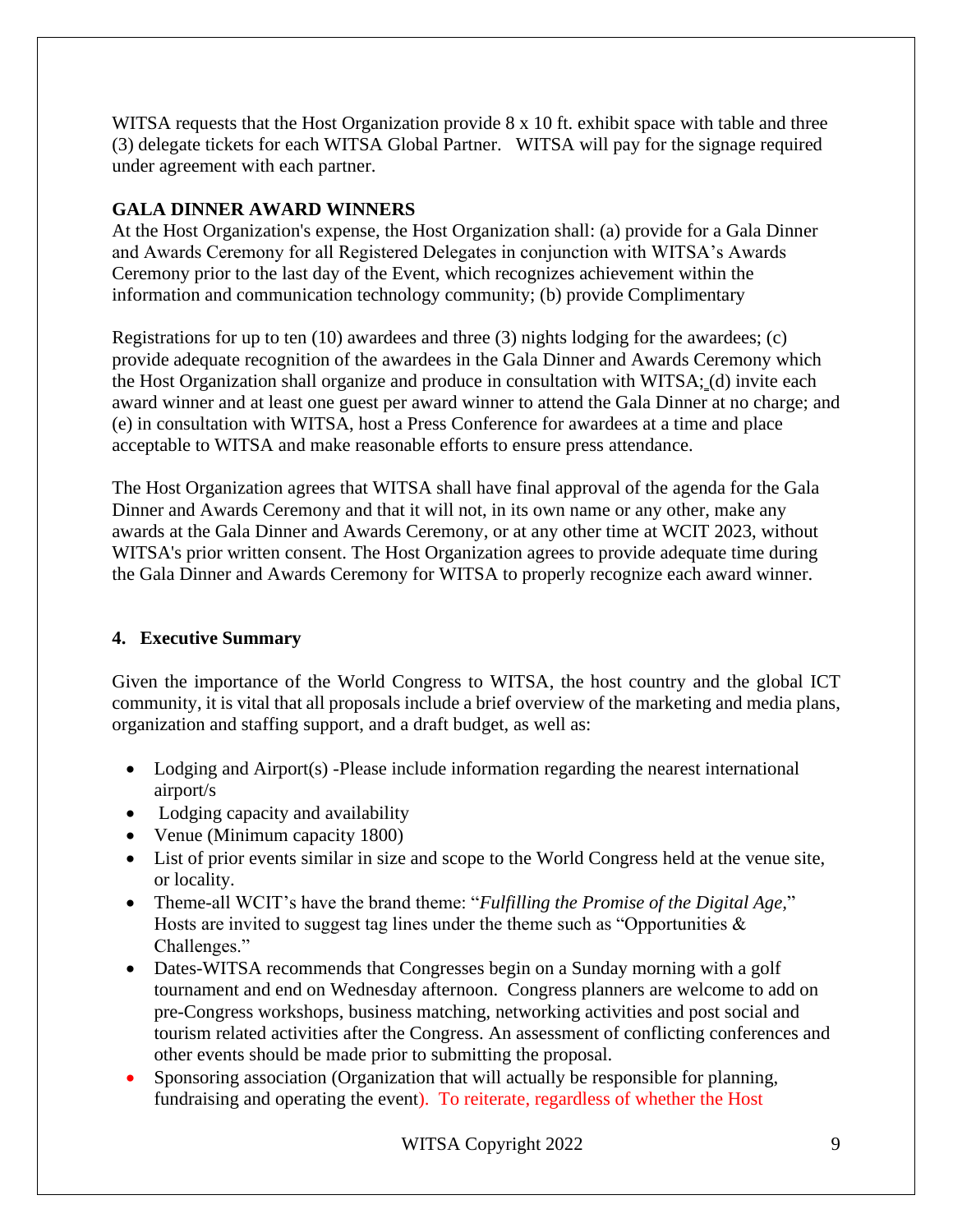Association itself operates the Congress or it elects to form a special purpose business entity to operate the Congress, the Host Association will bear full responsibility for the entire event, including the obligation to pay WITSA's entire Licensing fee in consideration of the right to host the Congress.

- Organizational partners (e.g., levels of governments (typically, governments contribute between 20-25% of the total revenue needed to support this event), economic development authorities, universities, and/or other trade associations).
- Financial guarantees-Please describe funding sources that are capable and committed to support this Congress. WITSA recommends that letters from these sources be included in your response.
- Responder agrees and commits to payment schedule.
- Expected attendance and foreign/domestic breakdown.
- Ability to support English as the event's official language.
- Major events (e.g., opening ceremony, technical capabilities, keynote speeches, breakout session, special activities, networking events, Spouse/Guest program, etc.).
- Value to attendees Affirmation that responder understands and accepts the payment amounts and conditions.
- Affirmation that responder has no objection to any material term or condition in the Licensing contract.

Please feel free to add other information that will enhance your bid.

# **5. Location**

The success of previous World Congress events has been measured by the number and diversity of attendees. It is believed that the location of the event is an important determinant of attendance. The evaluators will look carefully at the proposed location, so as to make an evaluation as to the likelihood of attracting the targeted audience.

The proposal should profile the advantages of the proposed location and venue. To include:

- Information on the sponsoring association;
- Local ICT community and industry;
- Financial support;
- Support from local government (i.e. funding, security resources, medical personnel and facilities);
- Planned support from state, regional and federal (Central) government
- Local cultural/historical sites:
- Access and availability of volunteers;
- Marketing experience and plan
- Staffing Plan
- Local universities or research parks;
- Transportation qualifications (international/domestic airports and number of international flights serving the airport each day). Also please include information on what attendees might expect as to ground transportation to and from hotels and meeting facility;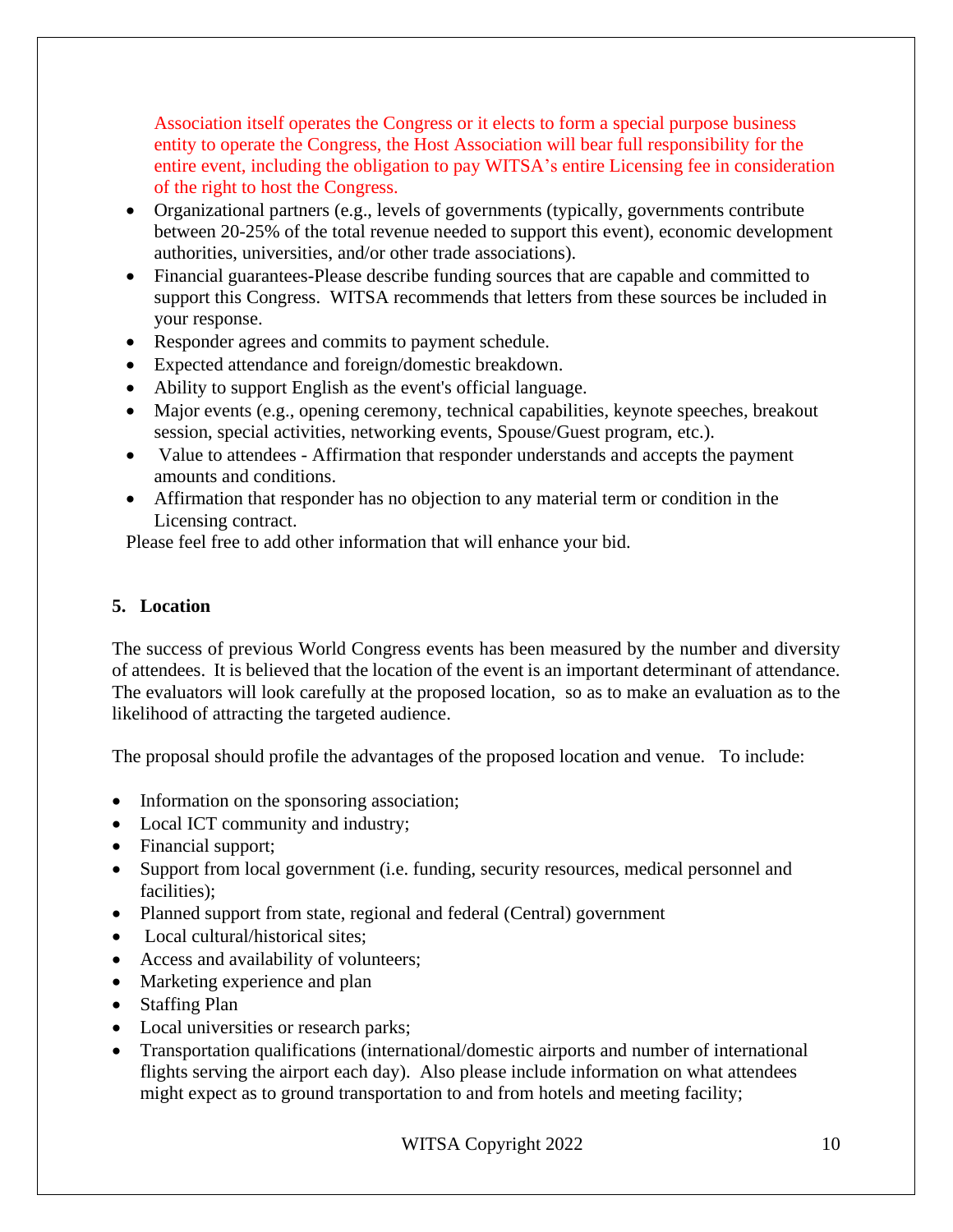- Lodging qualifications;
- Spouse/Guest program;
- Other local amenities.

# **6. Venue Qualifications**

The Proposal should provide the following information about the World Congress venue:

- Name and address
- Seating Capacity
- Technical Capacity
- Translating Facilities
- Map
- List of similar events held at the venue

# **7. Organizational Partners**

Previous World Congress hosts have been supported by the commitment, resources and enthusiasm of a number of organizational partners. If such support is envisioned, your proposal should include a list of these organizational partners providing the following information:

- Name of Partners
- Location
- Background information
- Contact
- Current Commitment

# **8. Public Relations/Marketing Plan**

The Proposal should detail both the press coverage and the promotion/marketing of the WCIT 2023.

- Staffing plan for Marketing and Public Relations (Media coverage)
- Plans for event promotion (press conferences, news releases, presentation tours, promotional materials, etc.)
- Marketing plan, which clearly states approximate, dates for major marketing events, proposed mailing lists, etc.
- Opportunities for press events
- Media outreach
- Media contacts
- Local press
- **9. Sponsors/Funding**